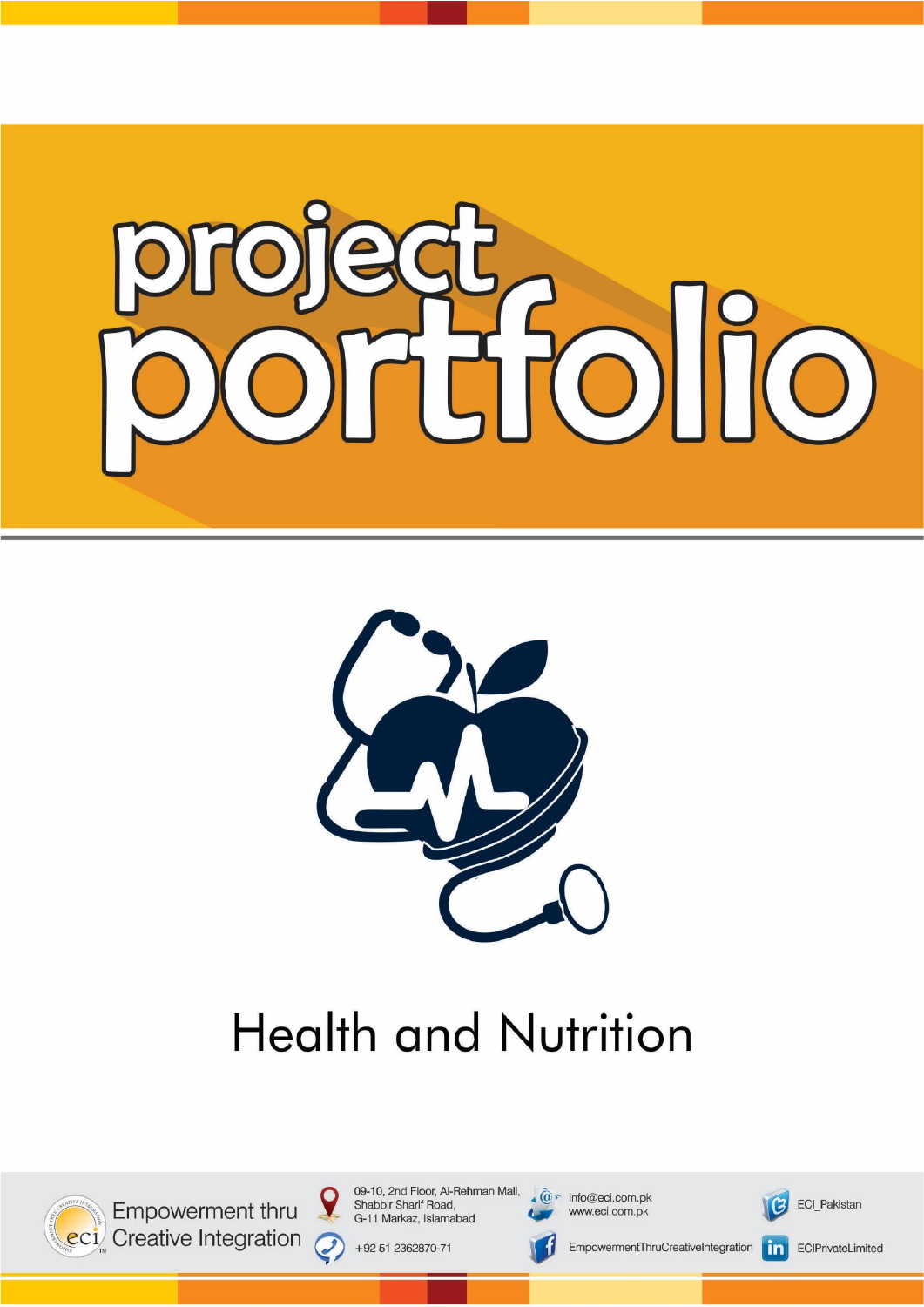

### **2021**

#### **28 HER essentials Pilot Implementing Partner in Pakistan**



ECI signed a contract with Business for Social Responsibility("BSR"), a not-for-profit public benefit corporation, as the HER essentials Pilot Implementing Partner in Pakistan till March 31, 2022 in Sindh and Punjab. The main goal of this project was to train the factory workers on Financial Literacy through HER essential digital tools at the workplace and the application of HER essentials to be launched at Google Play Store using Tablets.

Currently, the pilot has been conducted in 5 factories in Pakistan (3 in Karachi, 1 in Kasur, and 1 in Lahore). After the pilot, the training will be scaled up in all of Pakistan.

This assignment is a move of ECIs financial literacy work towards digitalization. In activities including kickoff meetings, baseline survey, and virtual capacity building sessions, 479 participants (305 females) have been reached so far.

#### **27 Community Engagement (Communication network and community-based vaccination)**

In collaboration with UNICEF, ECI adapted and localized the international Inter-Personal Communication (IPC) Toolkit for Expanded Program on Immunization (EPI) into the Pakistani context. The toolkit included modules, resource cards, audio jobs, and animations. After the adaptation, ECI started the rounds of (TOT) all over Pakistan. The training includes trainees from different parts of Pakistan including GB, KP, ICT, Punjab, and Sindh provinces. EPI program officials are the target audience of the project. Almost 616 trainees (195 females) have been trained so far.

**To support the implementation of NI's Advocacy Initiative to strengthen SUNCSA in Pakistan including Administrative and Financial management of Human Resources of the Program**



Keeping in view ECI's professional expertise, the component covering the support in Implementation of NI's Advocacy Initiative to Strengthen SUNCSA in Pakistan Including Administrative and Financial Management of Human Resources of the Program, the technical assistance was provided by EC to NI.



**26**

**25 Development of Three Audio-Visual Training Modules for Universal Salt Iodization Program in Pakistan**



The Nutrition International (NI) in its project targeted districts Jhelum and Khushab in Punjab province of Pakistan, approached ECI (consultant firm) for one of its project's assignments named "Development of Three Audio-Visual Training Modules for Universal

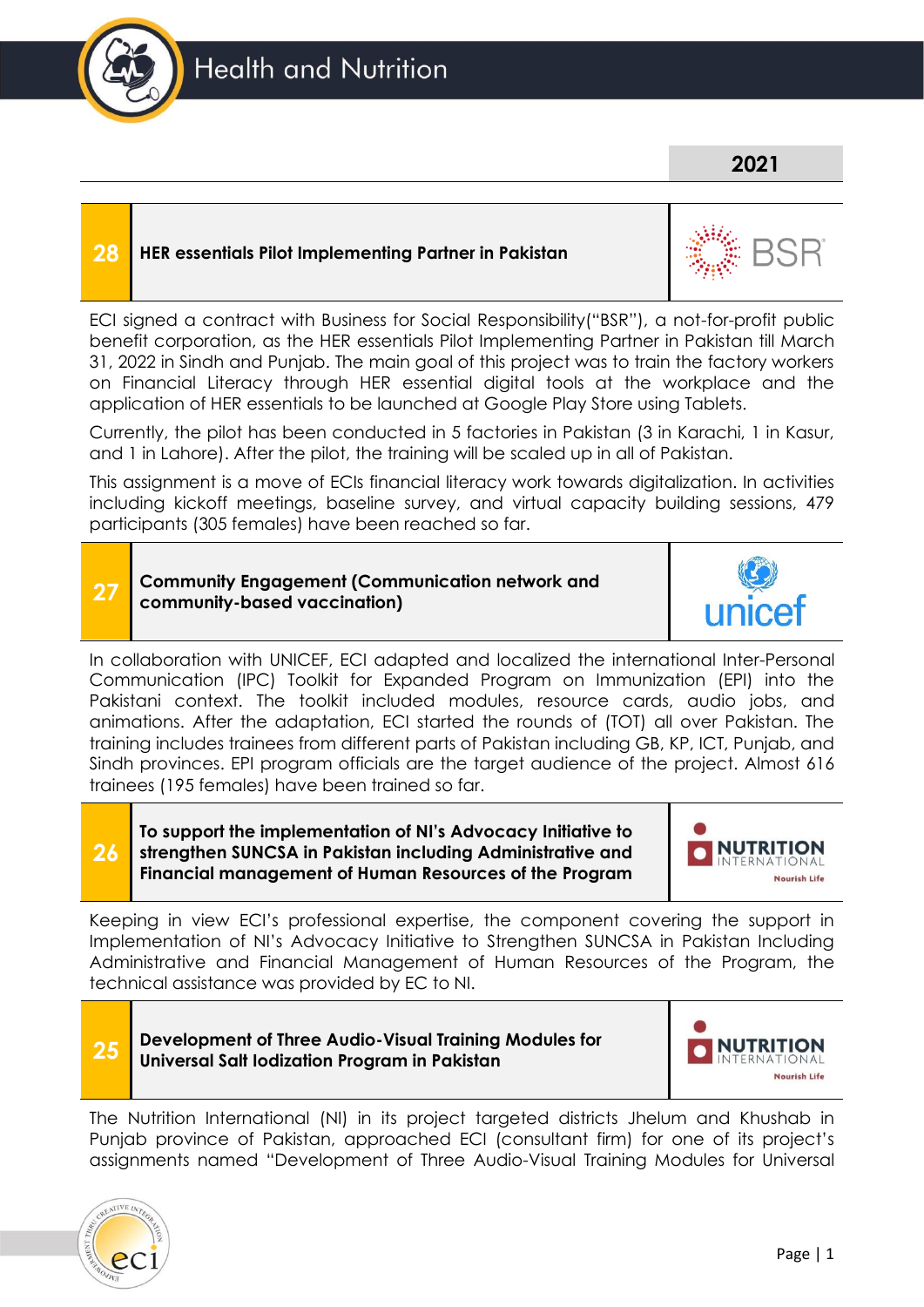

Salt Iodization Program in Pakistan." Under this project assignment, the NI aimed for ECI to develop modules for the Salt processors, Safety officers, and Lab technicians.

### **24 Capacity building of EPI FL worker on IPC**



The project aims to capacitate the EPI vaccinators on Interpersonal Communications Skills. In this assignment global IPC material (training modules, audio, videos, FAQs) has been adapted and localized. Furthermore, the training aimed to build capacity building of EPI frontline workers on crisis communication and key family care practices to promote preventive health care.

#### **23 Community Engagement (Communication network and community-based vaccination)**

In collaboration with UNICEF, ECI adapted and localized the international Inter-Personal Communication (IPC) Toolkit for Expanded Program on Immunization (EPI) into the Pakistani context. The toolkit included modules, resource cards, audio jobs, and animations.

**22 To support implementation of NI's Advocacy Initiative to strengthen SUNCSA in Pakistan including Administrative and Financial management of Human Resources of the Program**

**21 Design and development of posters/Leaflets with printing**



ECI was contracted by TWO for the capacity building of TWO's project staff members for 2-day training session on baseline survey for one of their projects "Strengthening livelihood of marginalized communities."

**2020**



This was designing, developing, and printing COVID-19 SOPs and instructions for transgenders so they can keep themselves and their neighborhoods and other communities protected. The short assignment was done by ECI's expert design team voluntarily. The target beneficiaries of these materials were the general populations and transgenders especially the semi or illiterate groups.





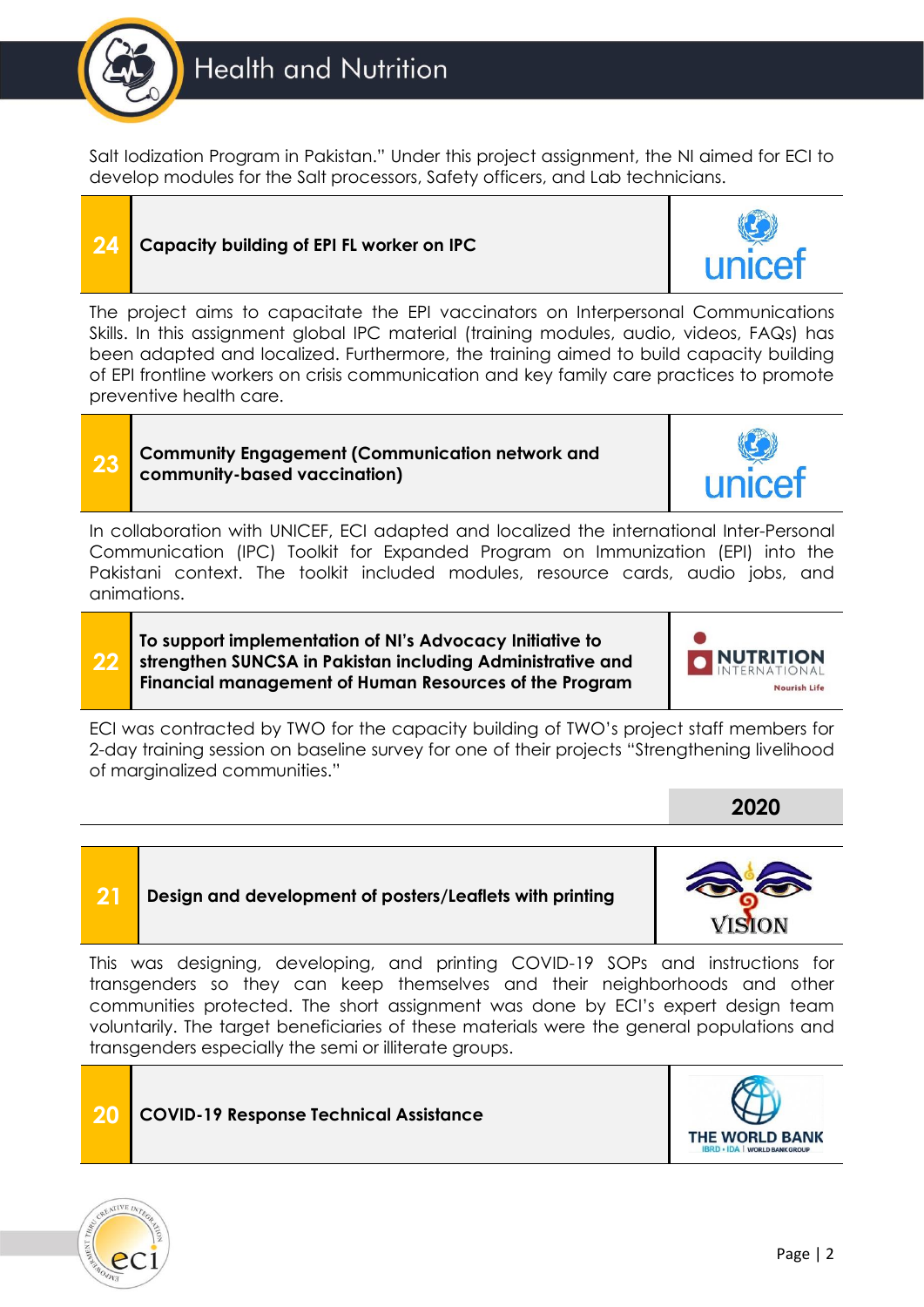

This project was undertaken by ECI in collaboration with the World Bank Group. The purpose was to deliver business continuity technical assistance sessions to MFIs and offgrid solar distributors to help them cope with COVID-19 related business challenges. There were 6 webinars (1-hour duration for each webinar) with post-follow-up technical assistance through phone call/Zoom for each organization that attended the webinar. More than 100 staff members benefitted from the sessions.

| $\overline{19}$                                                                          | 02-Days training on Stress Management | <b>All property de la participate de la partie de la partie de la partie de la partie de la partie de la partie de la partie de la partie de la partie de la partie de la partie de la partie de la partie de la partie de la pa</b> |
|------------------------------------------------------------------------------------------|---------------------------------------|--------------------------------------------------------------------------------------------------------------------------------------------------------------------------------------------------------------------------------------|
| ECI was contracted by HANDICAP for a two-day training of its staff members including the |                                       |                                                                                                                                                                                                                                      |

ECI was contracted by HANDICAP for a two-day training of its staff members including the field teams and program teams all spread across Pakistan on stress management during the prolonged COVID-19 period. The purpose of the training was to equip the participants to effectively deal with organizational stress, stress caused by lockdown, and other stressors triggering counterproductive practices in the organization's environment. ECI successfully delivered the training with 48 trainees exceeding their expectation in the critical times.

#### **18 Delivering Accelerated Family Planning in Pakistan**







ECI conducted this with SAFCO Support Foundation credit team and participated credit officers, branch managers and finance team. The key purpose of this training was to overcome stress in team and enhancement of persuasion skill and increase motivation level of staff.

#### **16 Design and development of posters/Leaflets with printing**





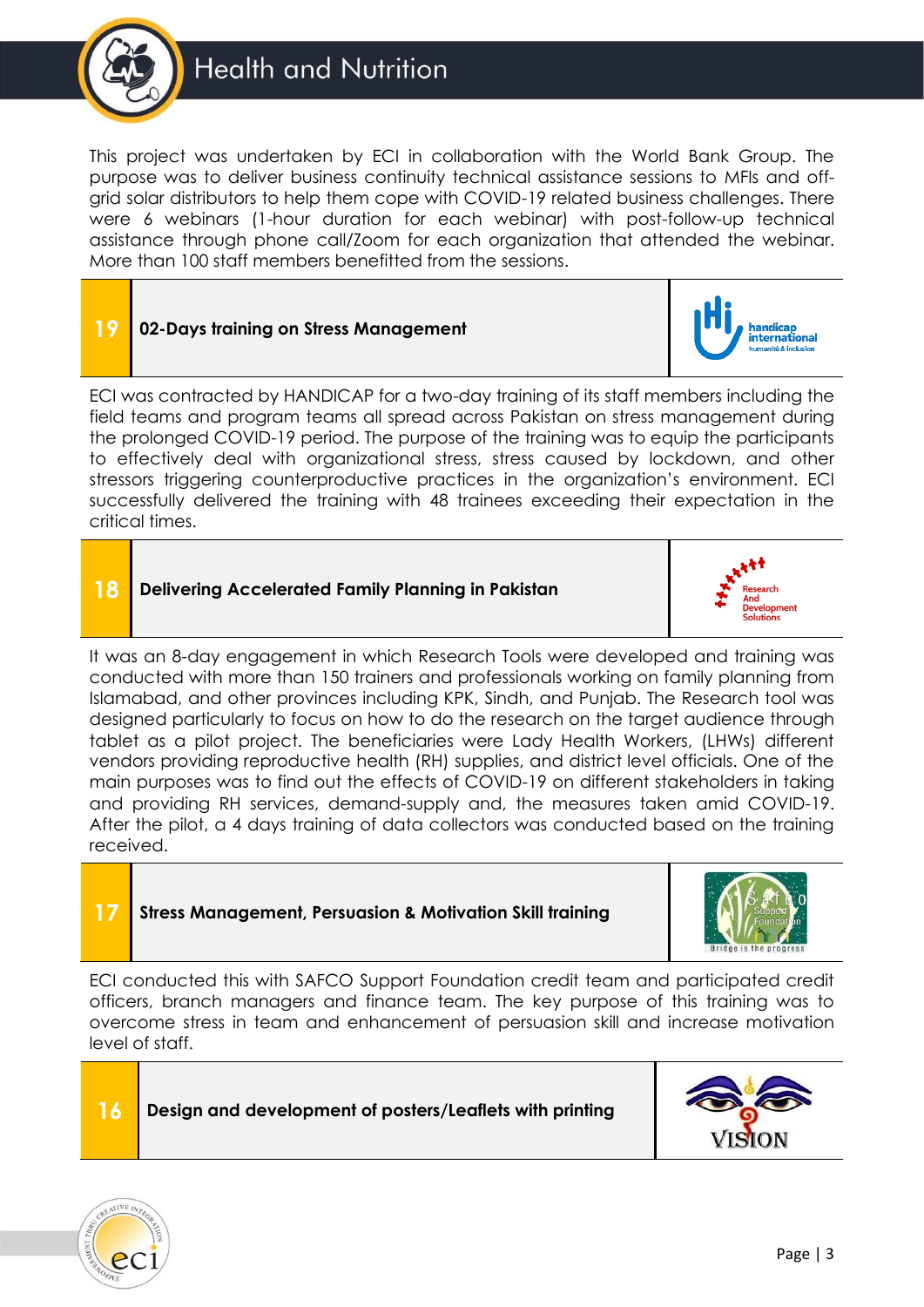

This was designing, development and printing of COVID-19 SOPs and instructions for the transgenders so they can keep themselves and their neighborhoods and other communities protected.

### **15 COVID-19 Response technical assistance**

**THE WORLD BANK** 

The purpose of this project was to deliver business continuity technical assistance to MFIs and off grid solar distributors to help them cope with COVID 19 related business challenges. There were 6 webinars (1 hour duration for each webinar) with a post follow up technical assistance through phone call/Zoom for each organization attended the webinar.



#### **14 02-Days training on Stress Management**

ECI was contracted by HANDICAP for a two-day training of its staff members including the field teams and program teams all over Pakistan on the stress management during COVID-19. The purpose of the training was to equip participants to effectively deal with organizational stress, stress caused by lockdown, and other stressors triggering counterproductive practices in the organization.

#### **13 Delivering accelerated family Planning in Pakistan (Rabia - Individual)**



handicap<br>international

The period of engagement was 8 days starting from 30th June 2020 to 10th July 2020. Research Tools were developed and a training was conducted on how to apply the research for target audience through tablet as a pilot project. The beneficiaries were Lady Health Workers, different vendors providing RH supplies and district level officials. The main purpose was to find out the effects of COVID-19 on different stakeholders in taking and providing RH services, demand supply and the measures taken amid COVID19. After a pilot a 4 days training of data collectors was conducted based on the training received.



#### **Capacity building of EPI Frontline Workers on IPC, Crisis Communication and Key Family Care Practices to Promote Preventive Healthcare**







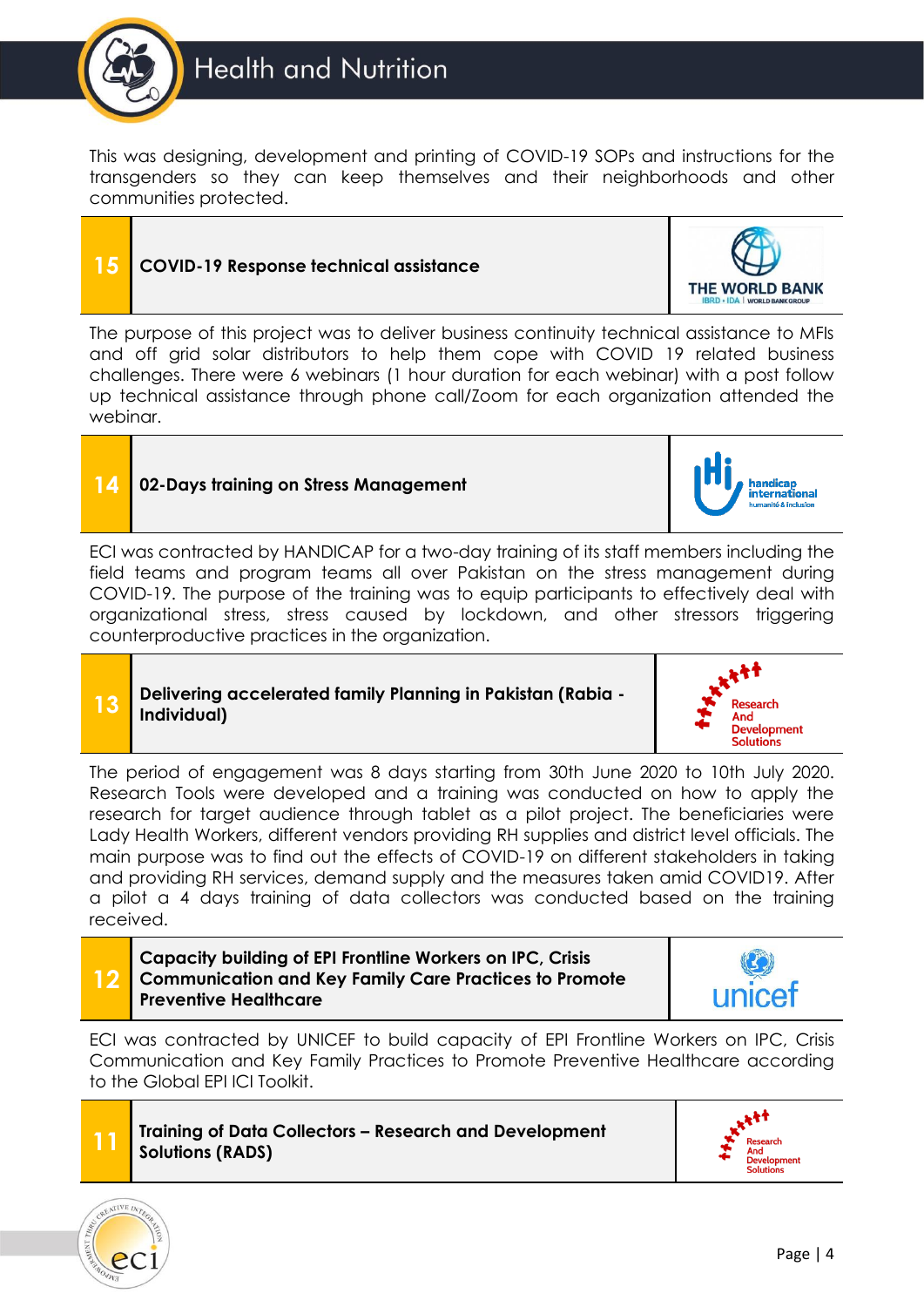

ECI was contracted by Research and Development Solutions (RADS) to facilitate them as a training consultant. During this assignment, ECI represented as a training consultant during which our trainer first received a ToT. Based on the received training, our trainer delivered a pilot training in Peshawar, following the delivery of online ToT for data collectors in different provinces on Reproductive Health Services and Family Planning Services amid COVID-19.



**NUTRITION** 

Nourish Life

**To support implementation of NI's Advocacy Initiative to strengthen SUNCSA in Pakistan including Administrative and Financial management of Human Resources of the Program**

ECI was contracted by Nutrition International to "Support implementation of NI's Advocacy Initiative to strengthen SUNCSA in Pakistan including Administrative and Financial management of Human Resources of the Program" under which support was given to NI in recruitment of a Media and Communication Consultant and Admin Assistant, facilitation to NI for the capacity building of the key stakeholders on nutrition, for orientation and demand creation, for enabling CSOs to actively contribute to multisectoral and multi-stakeholder, nutrition sensitive programming, for reporting and contributing, for media sensitization, for review and planning of SUNCSA meetings and for the procurement of office supplies in Islamabad and the capital cities of all the provinces.

**10**

**9 Training of Frontline Workers (Polio Eradication)**



Under the Sehat Muhafiz programme being implemented by UNICEF, ECI was awarded a long-term agreement (LTA) for conducting trainings of Area in Charges (AICs). Under this agreement, multiple training roll-outs were held across KPK and FR at different times.

At the start of every Phase, a Training of Master Trainers was also conducted by UNICEF in Islamabad. The Master Trainers from UNICEF imparted trainings to the ECI's selected trainers so they can further train the AICs with the objective of capacitating and equipping them with the latest skills and information required to adequately perform their duties in the upcoming National and Sub-National Immunization Days (NIDs) on Polio.

Phase 1: Conducted across 7 districts of Khyber Pukhtunkhwa: Kohat, Bannu, Karak, Lakki Marwat, Dera Ismail Khan, Hangu and Tank. In Phase I am total of 34 02-Day trainings were conducted in which a total of 968 AICs were trained (810 males and 158 females).

Phase 2: Conducted across 9 districts of Khyber Pukhtunkhwa and FATA Region: Kohat, FR Kohat, Bannu, FR Bannu, Karak, Lakki Marwat, FR Lakki Marwat, Dera Ismail Khan, FR DI Khan, Hangu. Nowshera, Tank and FR Tank. In Phase 2 a total of 54 02-Day trainings were conducted in which a total of 1352 AICs were trained (1116 males and 236 females).

Phase 3: Conducted across 13 districts of KPK: Kohat, Bannu, Mardan, Bajour Agency, Kurram Lower, Kurram Upper, Dera Ismail Khan, Tank and SWA WANA Belt and 3 districts of FATA Region: FR Tank, FR DI Khan, and FR Lakki Marwat. In Phase 3 a total of 52 02-day trainings were conducted in which a total of 1325 participants were trained (1169 males

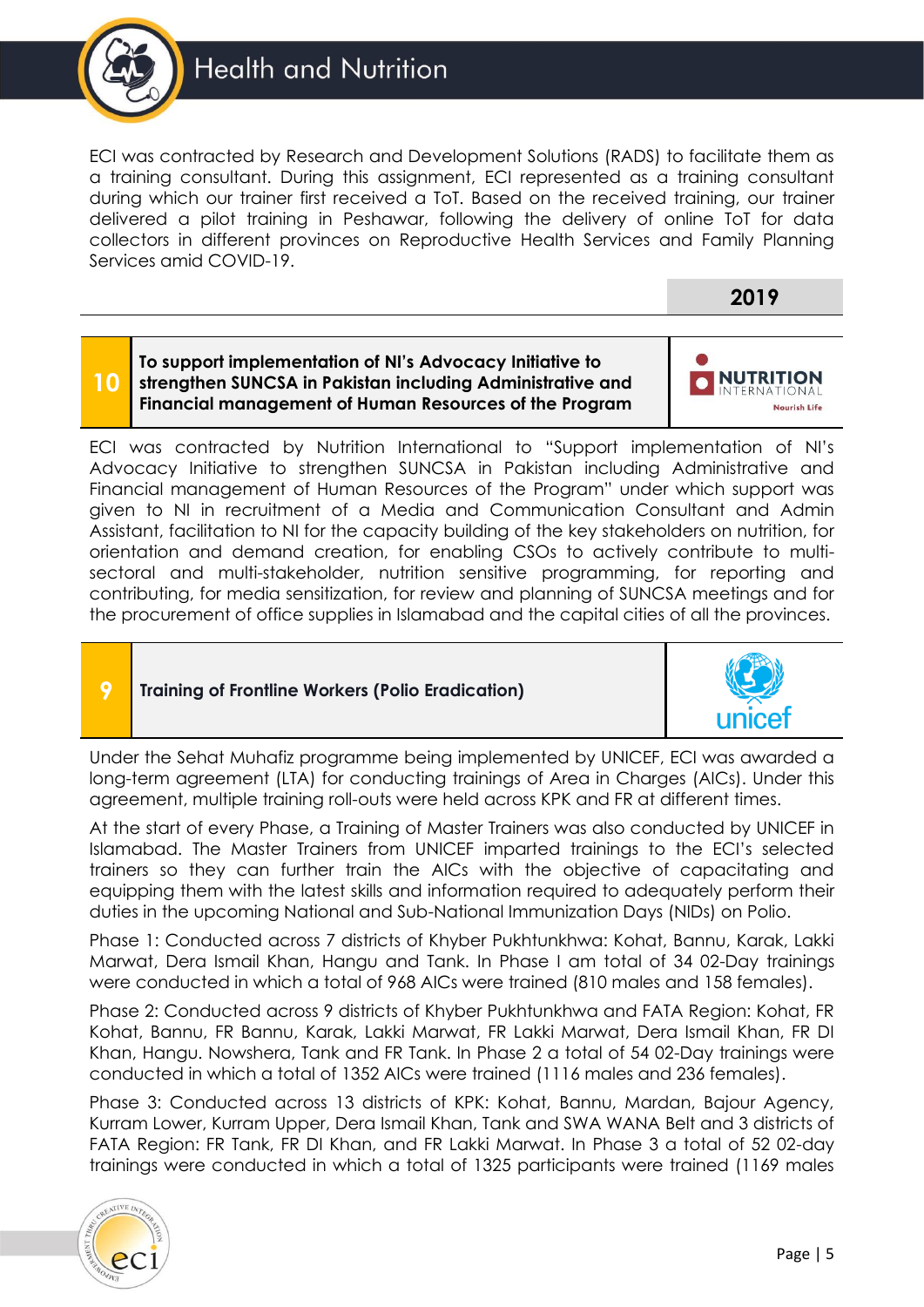

and 156 females). In this Phase, the Master Trainers also conducted a monitoring role, pre campaign (during trainings) and during campaign (post-training).

Phase 4: Conducted across 10 districts of KPK: Bajour Charsadda, DI Khan, FR Kohat, FR Peshawar, Hangu, ICT, Lakki Marwat, Mohmand, Nowshehra and Orakzai. In Phase 4 a total of 67 02-day trainings were conducted in which a total of 1690 participants were trained (1360 males and 320 females).

Phase 5: Conducted across 9 districts of KPK: Bajour, FR D I Khan, FR Lakki, FR Tank, Mohmand, Charsadda, Hangu, Lakki Marwat and Mardan. In phase 5 a total of 40 trainings were conducted in which a total of 1077 participants (779 males and 298 females) were trained.

Phase 6: Conducted across 9 districts of KPK Charsadda, Kohat, Tank, Mardan, BAnnu FR, Tank FR, Kurram C & L FR, Orakzai FR and DI Khan. In phase 6 a total of 20 trainings were conducted in which a total of 454 participants (163 males and 291 females) were trained.

Phase 7: Conducted across 8 districts: Bajour, Bannu, Hangu, Islamabad, Karak, Nowshehra, Lakki Marwat and FR Peshawar. In phase 7 a total of 61 trainings were conducted in which a total of 1514 participants (1289 males and 225 females) were trained.

Phase 8: Conducted across 6 districts: Tank, Mohmand, Nowshehra, Lakki Marwat, Hangu and Charsadda. In phase 8 a total of 23 trainings were conducted in which a total of 513 participants (286 males and 227 females) were trained.

Phase 9: Conducted across 6 districts: Bannu, D. I. Khan, Hangu, Mardan, Mohmand and Nowshehra. In this phase, total 67 trainings were conducted in which 1578 participants were trained out of which 1329 were males while 249 were females.

Phase 10: Conducted across 10 districts: Bannu, D. I. Khan, Hangu, Karak, Kohat, Kurram Lower and Central, Kurram Upper, Lakki MArwat, Orakzai and Tank. In this phase, a total number of 160 trainings were conducted in which 3,885 participants (1175 females and 2710 males) were trained.

**2018**

**8**

**Capacity Strengthening of Khyber Pakhtunkhwa Social Welfare Department on Social Mobilization for Birth Registration.**



ECI has been contracted by UNICEF Pakistan for Capacity Strengthening of Khyber Pakhtunkhwa Social Welfare Department on Social Mobilization for Birth Registration. Under this assignment, ECI developed assessment tools, conduct assessment and analysis of key social norms, knowledge, attitudes and practices (both positive and negative) associated to birth registration of girls and boys in the communities of district Peshawar, design/development of training and IEC material. ECI will provide training to Local Government Department's officials as master trainer on social mobilization activities in support of birth registration.

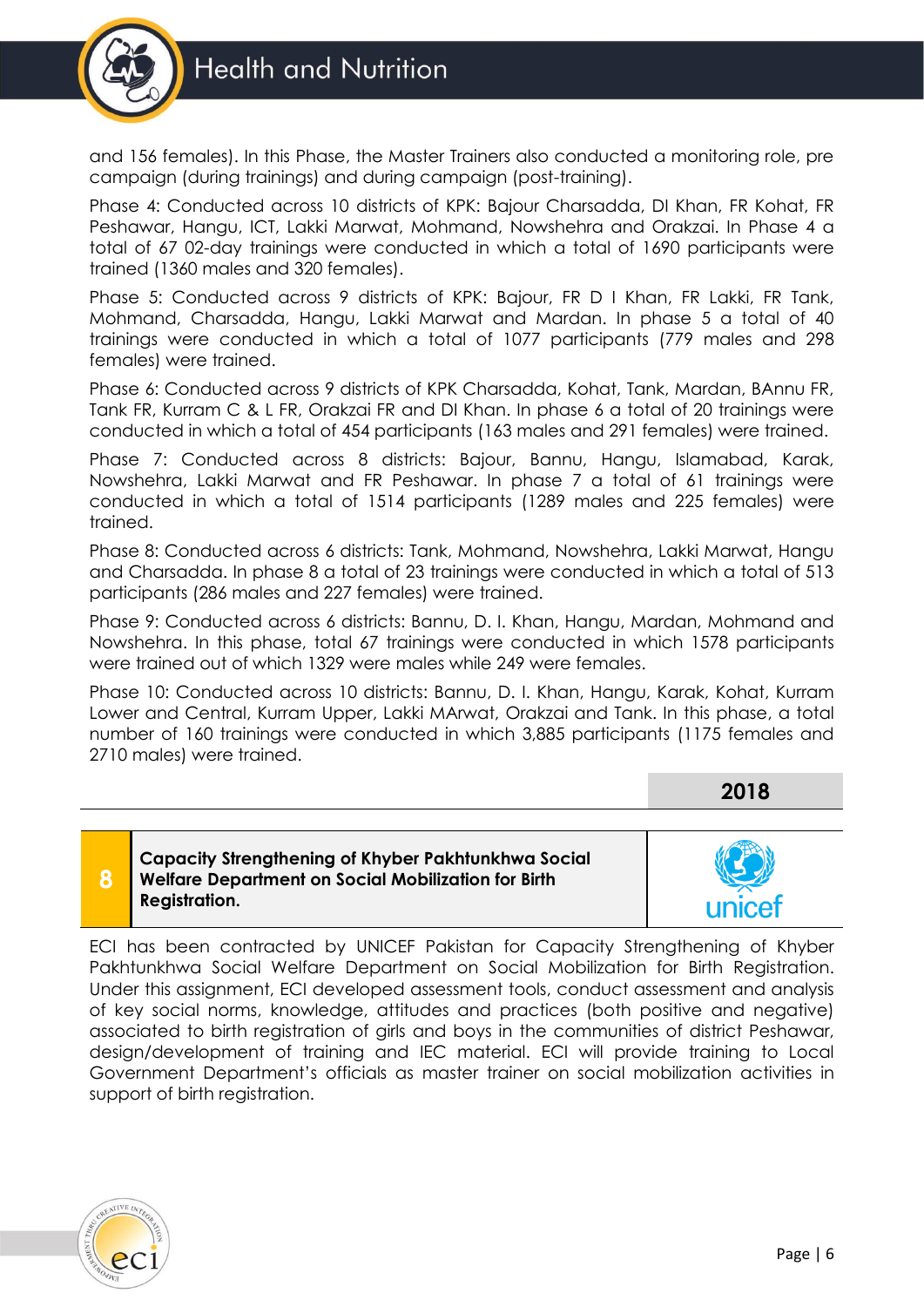## **Health and Nutrition**

**Enhanced Protection of Children through Community-based Mobile Child Protection Van in Areas of return in KPTD**

ECI has been contracted by UNICEF Pakistan for Enhanced Protection of Children through Community-based Mobile Child Protection Van in areas of return in KPTD. UNICEF Pakistan adapted the "Stick & Stones Manual", originally developed by Plan Pakistan, to serve as resource to equip children and orient parents/community in KP-KPTD on personal safety measures for "Enhanced Protection of Children through Community-based Mobile Child Protection Van in KPTD". For this project ECI conducted TNA of project staff from SWD, developed resource material for the project staff, facilitated ToTs on the manual and will be conducting refresher trainings.

### **Behavior Change Communication (BCC) Campaign for Eye-Care Services**

ECI in collaboration with Fred Hollows Foundation conceptualized and designed IEC material for BCC Campaign in 3 Districts Jhang, Khanewal and Sahiwal of Punjab for agriculture and cottage industry workers and District Hyderabad, Sindh for female bangle makers. This campaign focused on promotion of availing medical and health services related to eye care and protection. For this campaign ECI designed handbooks and brochures for the health workers, targeted audience, their families and influential figures from the community and ECI successfully piloted this material with 150 participants.

**2017**

The Fred Hollows Foundation



ECI was contracted by UNICEF for the capacity building component of its program on Social and Behavioral Change Communication for Child Stunting Prevention, with funding from USAID, which focuses on imparting knowledge across different tiers so that mothers have adequate knowledge and adopt healthier child feeding practices to counteract child stunting. The main emphasis was to impart learning on the concept of 'Misaali Maa' or model mothers to social organizers, counselors, community resource persons and lady health workers who would further tap the local communities and disseminate learnings to them on this crucial topic.

The material development was done by White Rice, with the support of Unicef and ECI and a cascade training model was adopted. An orientation of the Lead Trainers was done, followed by a 3–day ToMT in Sukkur. After this, 9 Trainings of Social Organizers and Counselors were conducted for 242 participants (165 females and 77 males) and 65 Trainings of Community Resource Persons and Lady Health Workers were conducted.







**7**



**6**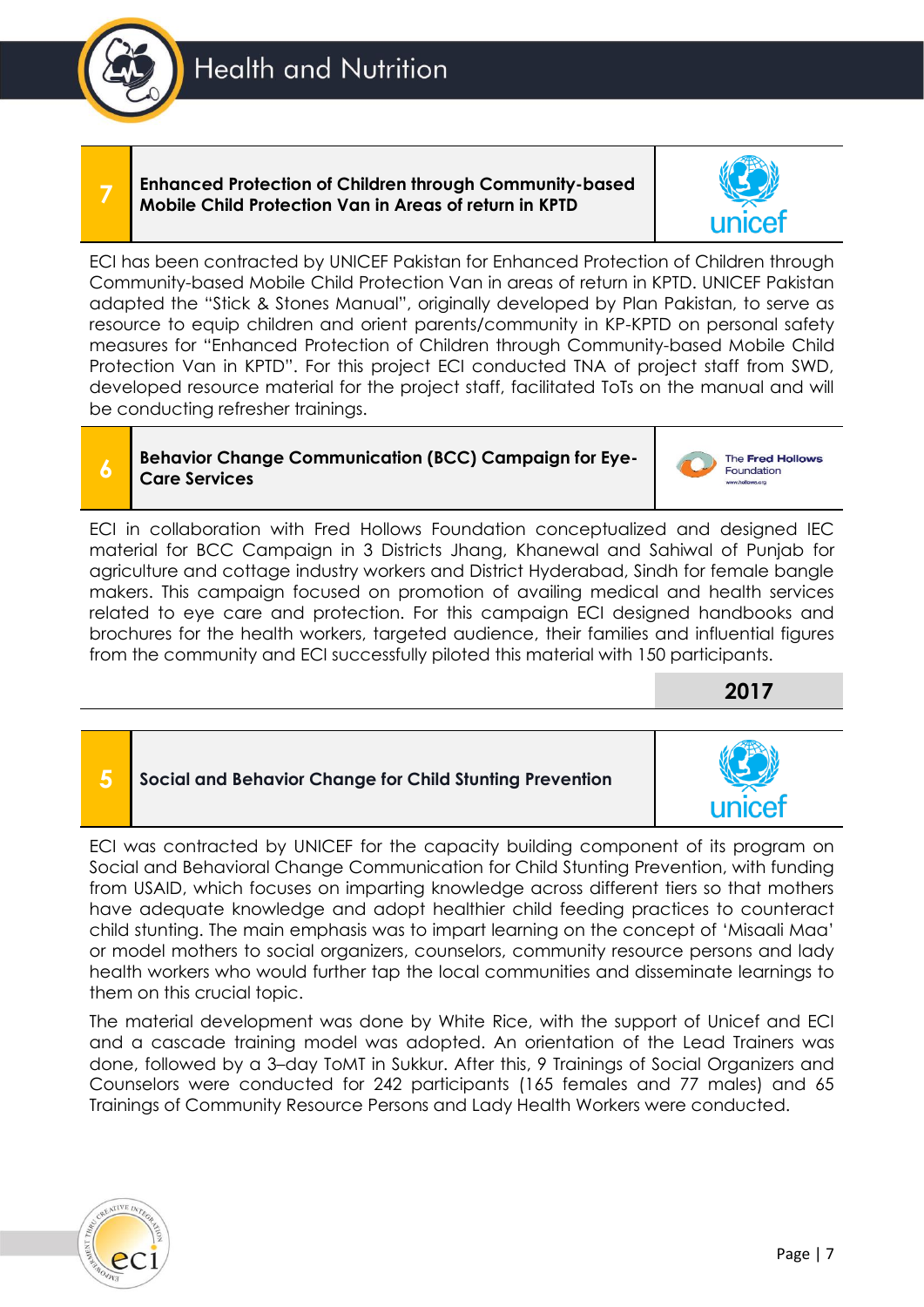### **4 Matawazan Ghaza Sehat Mand Zindagi**



ECI undertook a self-initiative and designed orientation sessions which have been conducted across various districts of Pakistan. 30 awareness sessions were carried out that emphasized Health in rural and remote communities of Pakistan. It targeted 3,000 school children, adolescent girls & boys, parents and school teachers, with the aim to impart learning on importance of good health and nutrition.

**2015**

### **3 Life Skills Based Education (LSBE)**



After devising the customized course, ECI went a step ahead and arranged a roll-out of two TOTs simultaneously, in District Thatta & Kot-addu, Muzaffargarh, in order to train the trainers for taking the said cause forward. A total of 110 beneficiaries were trained. The 03 day TOT was specifically designed to enhance the capacities & competencies of the trainees round essentially required training skills on Life Skills Based Education.

**2012**

#### **2 From Dreams to Reality' – A Changemaker program in district Shikarpur, Sindh**

In the aftermath of the 2010 floods, ECI has designed and implemented 'From Dreams to Reality', a one-year socio-economic transformation program for the Asian Development Bank. Designed using ECI's changemaker model, the project works through local men and women to enhance health conditions and income of the poorest 200 households across four villages while simultaneously building capacity in life skills as well as water– related issues. Cleanliness drives were initiated at the personal and household level shortly